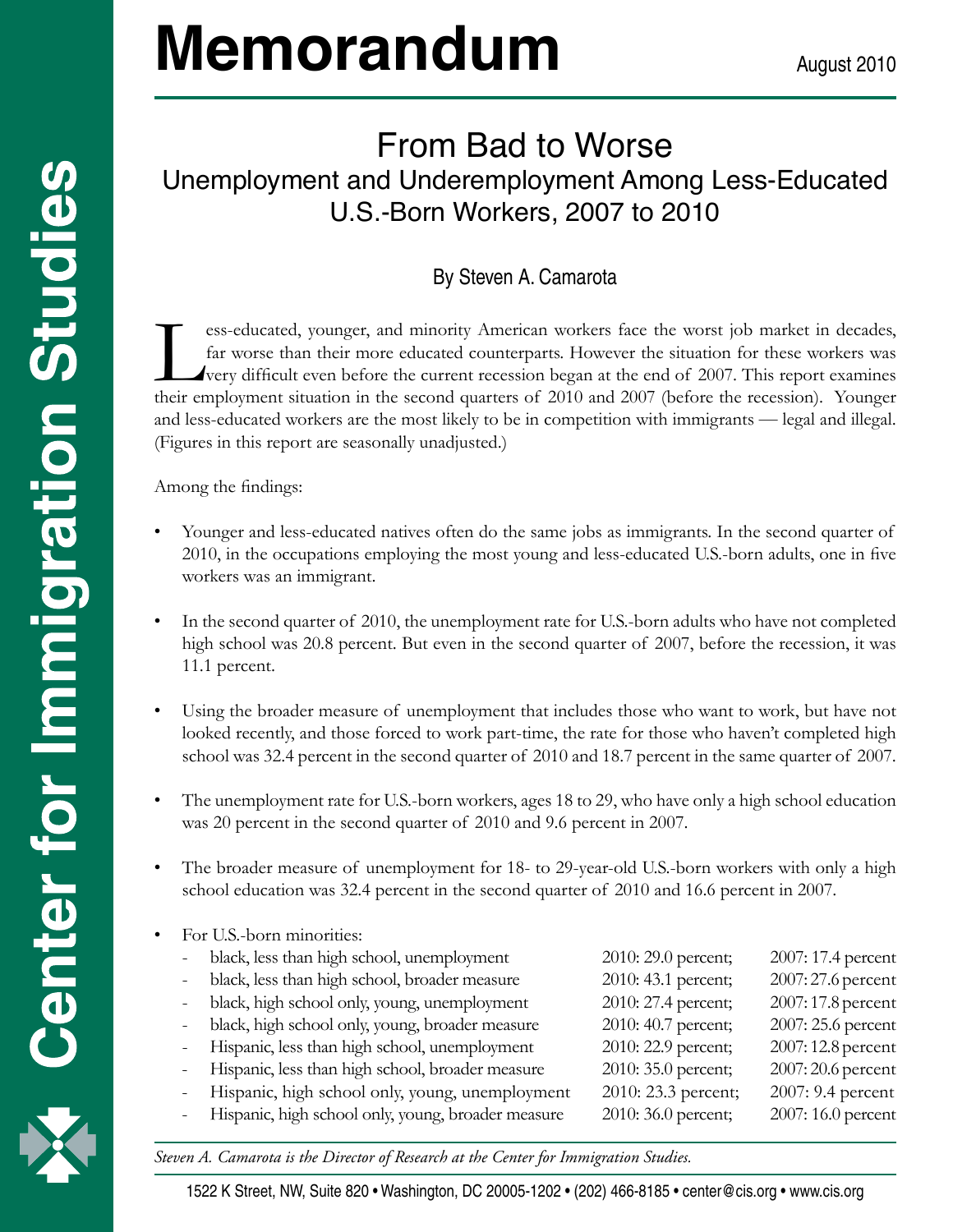#### Center for Immigration Studies

- Teenagers are another group that also tends to compete with immigrants. In the second quarter of 2010, in the 25 occupations employing the most U.S.-born teenagers (16 and 17) one in five workers was an immigrant.
- In the second quarter of 2010, the unemployment rate of U.S.-born teens (16 and 17) was 31.2 percent; it was 18.9 in second quarter of 2007.
- If we examine the broader measure for U.S.-born teenagers, unemployment was 40.3 percent in the second quarter of 2010 and 24.6 percent in the same quarter of 2007.
- The situation for U.S.-born minority teenagers is worse than for teenagers generally. Black teen unemployment, for example, was 46.2 percent in the second quarter of 2010; it was 35.9 percent for Hispanic teenagers.
- The total number of young and less-educated U.S.-born workers unemployed is enormous. If we look at the broad measure of unemployment for all workers who lack a high school education or have only a high school education and are young (18 to 29) or are teenagers (16-17), seven million were unemployed in the second quarter of 2010.
- In addition to the seven million unemployed or underemployed, there were another 16 million of these younger and less-educated individuals who were entirely out of the labor market. That is, they were not working, nor were they looking for work, even using the broadest measure of unemployment.
- To place these numbers in perspective, there are an estimated seven to eight million illegal immigrants holding jobs.

#### Introduction

The argument is often made that there are not enough workers in the country to do jobs that require relatively little education.<sup>1</sup> This is used to justify continuing to allow large numbers of lesseducated immigrants into the country. It is also used as one of the justifications for legalizing illegal immigrants. Research indicates that the overwhelming majority of illegal immigrants and nearly half of legal immigrants have no more than a high school education.2 Taken together, 55 percent of legal and illegal immigrants ages 18 to 65 had no more than a high school education in the second quarter of 2010.<sup>3</sup>

The latest data show that unemployment is very high among less-educated and younger U.S.-born workers. Moreover, a very large share of less-educated natives are not even looking for work, and are thus not officially unemployed, even using the broadest measure of unemployment. While these workers faced a very poor labor market situation in 2010; even in 2007, before the current recession began, younger and less-educated U.S. born workers had high rates of unemployment. It is difficult to reconcile the argument that there are not enough less-educated workers in the country with the extremely difficult employment situation these workers have faced for a number years. In this report we use the terms U.S.-born, native, and native-born interchangeably. We also use the terms immigrant and foreign-born synonymously.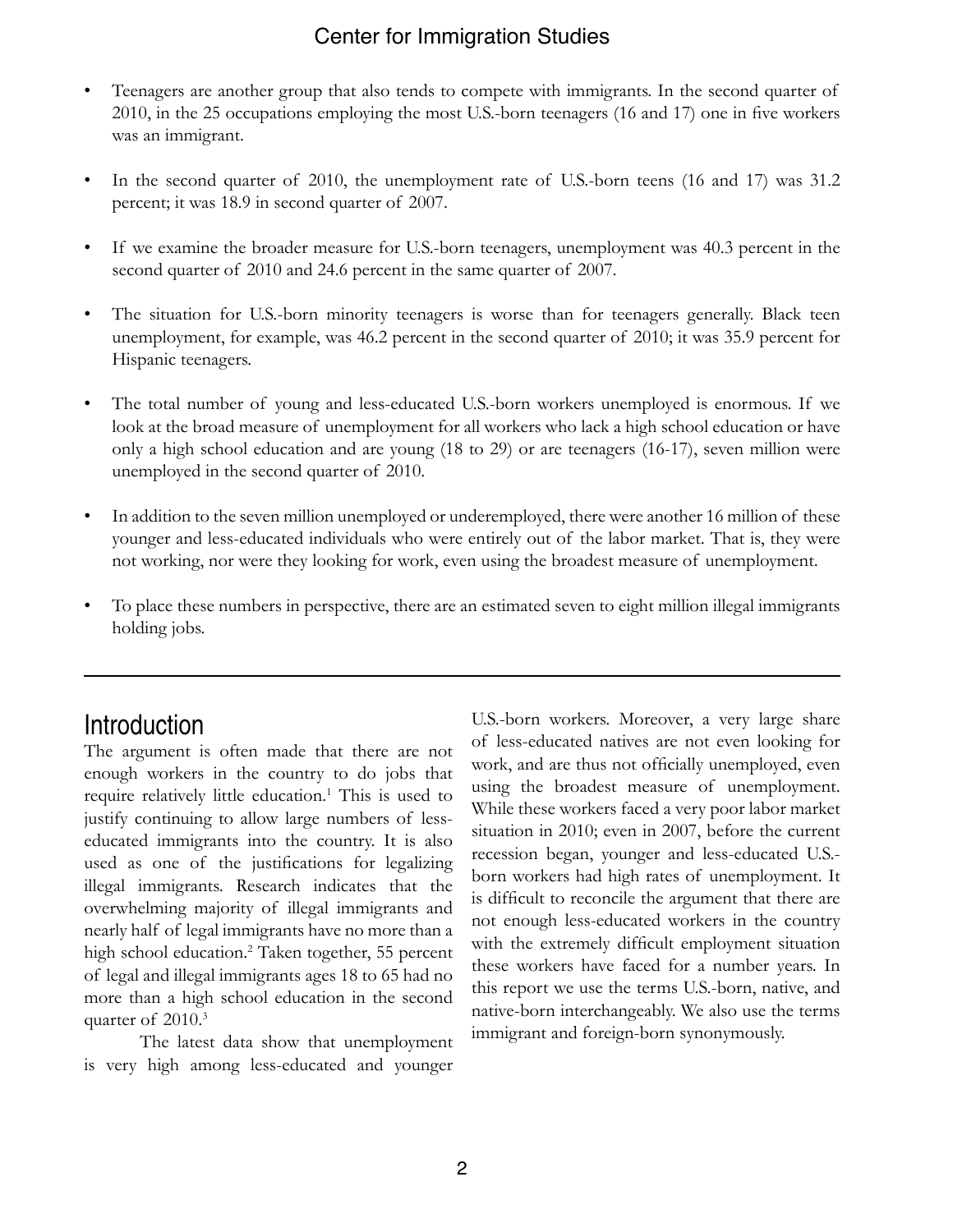## Unemployment Rates for Young And Less-Educated Natives

The left side of Table 1 shows the unemployment rate for all workers. Table 1 shows that unemployment varies significantly by group. For example, unemployment for adult (18-plus) native-born workers with less than a high school education was 20.8 percent. In contrast, it was just 4.5 percent for natives with at least a bachelor's degree. Unemployment is much higher for teenagers, those without a high school diploma, and young high school graduates than it is for all workers and for the most educated workers. One of the most important findings in Table 1 is that those with a high school education who are young (18 to 29) have an unemployment rate similar to those who have not completed high school. Having completed high school does not seem to make much difference in terms of unemployment for young U.S-.born workers. Another important finding is that unemployment is much higher for young and less-educated U.S.-born minorities than for the population as a whole.

## Employment Rates for Young And Less-Educated Natives

In contrast to the left side of Table 1, the right side of the table shows those who are employed and those who are considered outside of the labor force. To be in the labor force, one has to be working or have looked for a job in the last four weeks. Thus the labor force is comprised of those working and those who are not employed, but have looked recently. The right side of Table 1 shows that the employment rate (those holding a job) for U.S. born high school dropouts was just 41.2 percent. This means that only four out of 10 natives who have not completed high school are working. For U.S.-born teenagers it was just 16.3 percent. For those who are young (18 to 29) with only a high school education it was 59.8 percent, or just six out of 10. In contrast, 81.6 percent of U.S.-born individuals with a college degree or higher had a job in the second quarter of 2010. As is the case with unemployment, the employment rates for U.S.-born minorities are much worse than for natives overall.

And the contrast is especially stark when compared to the most educated natives.

It should be pointed out that a significant share of those not in the labor force may not wish to work. Some of those out of the labor force are parents staying home with young children who have no interest in working. Others are disabled in some way that prevents them from holding a job. Some are also full-time students. But the overwhelming majority of native-born high school dropouts and young high school graduates not in the labor force are not students.<sup>4</sup> And of course, being a student certainly does not preclude working. Nearly half of all full-time adult students (18 to 65) were in the labor force in the second quarter of 2010. Nonwork has become very common among the least educated natives.

## Broader Measure of Unemployment

The standard unemployment rate shown on the left side of Table 1 excludes some people who may want to work, but who are not actively looking for a job and are therefore not officially unemployed. Also, the official unemployment figures do not include those working part-time, but who want to work fulltime. In order to get a broader, more comprehensive measure of unemployment and underemployment, the Bureau of Labor Statistics (BLS) developed the U-6 measure (the official unemployment rate is referred to as U-3). The methodology section of this report explains in detail who is included in the U-6 measure of unemployment. Table 2 reports standard unemployment figures and the broader U-6 measure of unemployment. This more comprehensive measure of unemployment includes those who are officially unemployed, those who are involuntarily working part-time, and those "marginally" attached to the labor market. People who are marginally attached indicate that they would like to work but are not actively looking for a job because economic conditions and their own experience indicate that it is futile.

Looking at the U-6 unemployment rate in the last column of Table 2 shows that unemployment was 40.3 percent for U.S.-born teenagers and 32.4 percent for U.S.-born high school dropouts, and young natives (18 to 29) with only a high school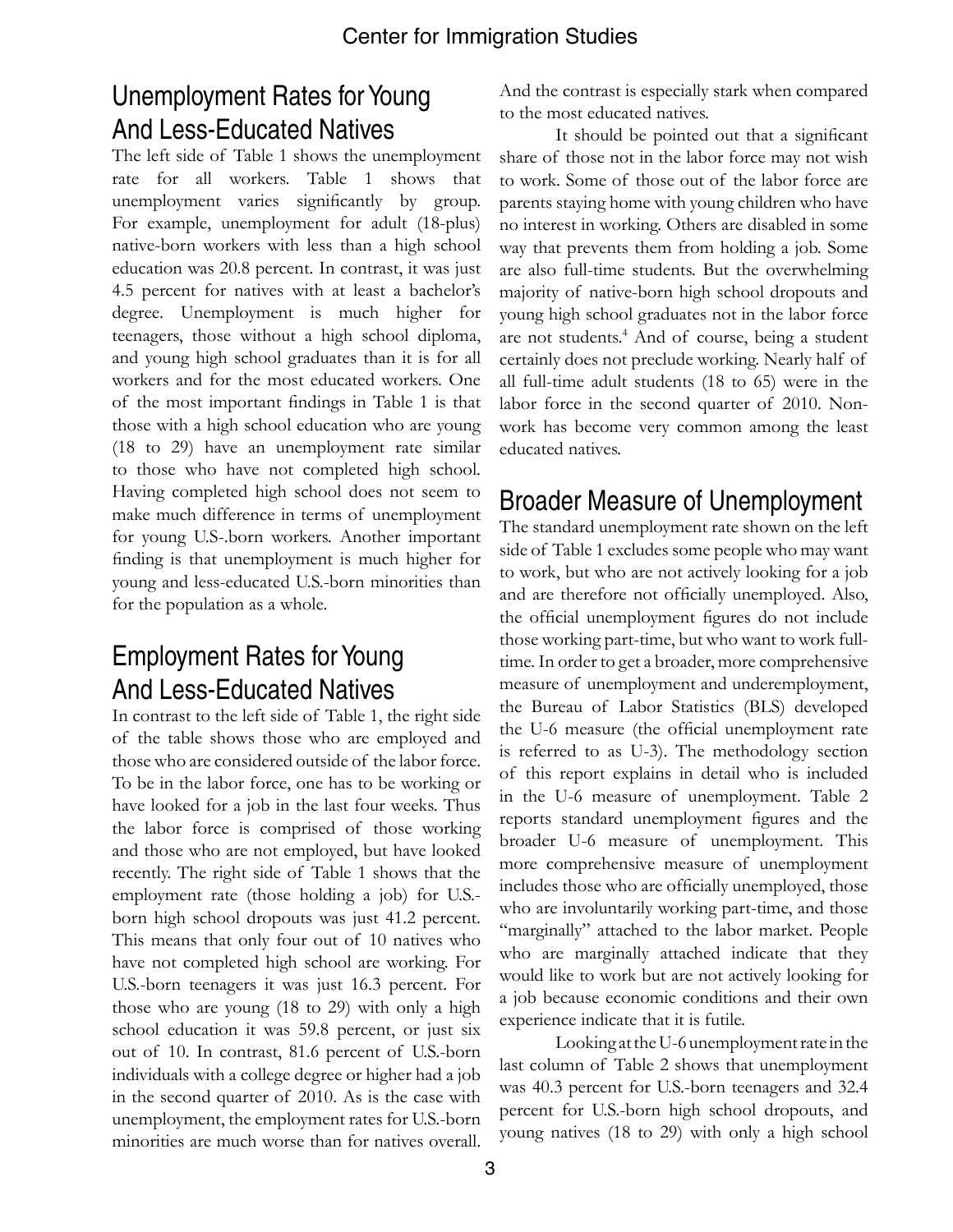education. These unemployment rates give a profound sense of just how difficult the current labor market is for the young and least educated. In contrast, the U-6 measure is 8 percent for natives with at least a bachelor's degree.

#### Situation Before the Current Recession

The extremely difficult employment situation during the current downturn may not be too surprising. But Tables 3 and 4 show that the least-educated and youngest workers faced a difficult labor market even before the current recession began. Table 3 reports the same information as Table 1 except that the figures are for the second quarter of 2007, before the recession. Table 3 shows that unemployment for natives with less than a high school education was 11.1 percent; for young high school graduates (18 to 29) it was 9.6 percent; and for teenagers (16 and 17) it was 18.9 percent. Table 4 shows that the U-6 measure for natives with less than a high school education was 18.7 percent in the second quarter of 2007. For young U.S.-born workers with only a high school education it was 16.6 percent; and for teenagers it was 24.6 percent. Tables 3 and 4 make clear that the very bad employment situation is not a new development for the young and least educated. While their employment picture has clearly worsened since before the recession, it was not good even before the economic downturn. Despite this employment situation in 2007, many employer groups and political commentators continued to argue for more unskilled immigration on the grounds that no American workers are available to fill jobs that require relatively little education.

It is very difficult to argue that there is a shortage of less-educated workers in the country. If the United States were to enforce immigration laws and encourage illegal immigrants to return home, we would seem to have an adequate supply of less-educated natives to replace these workers. We could also allow in fewer legal immigrants with relatively little education. At present, most legal immigrants are allowed into the country because they have a relative in the United States. As a result, a large share of legal immigrants have few years of schooling.

## U.S.-Born Workers and Immigrants Often Do the Same Jobs

Tables 5, 6, and 7 report the top-25 occupations employing the largest number of less-educated and younger U.S.-born workers.<sup>5</sup> In Table 5, the first column shows the number of U.S.-born teenagers (16 and 17) employed in each occupation in the second quarter of 2010. The second column shows the number of foreign-born workers (legal and illegal) in each occupation. The third column shows the share of workers in each occupation who are immigrants, and the last column shows the total number of people employed in each occupation (immigrant and native-born). Tables 6 and 7 report the same information for the top-25 occupations for native-born workers who have not completed high school and those who are young (18 to 29) with only a high school education, respectively. Although there is a good deal of overlap between the top occupations for each of these three groups, a number of the occupations are different across the tables.

Table 5 shows that in the top-25 teenage occupations, 20 percent of workers are immigrants. These occupations employ 80 percent of all teenagers. If we look at Table 6, for those natives without a high school diploma, again we find that 22 percent of workers in these top occupations are immigrants. These occupations employ 54 percent of native-born Americans who have not completed high school. We see a very similar pattern for young U.S.-born workers with only a high school education. Table 7 shows that 20 percent of workers in these top-25 occupations for young high school graduates are immigrants. In these occupations, young U.S. born high school graduates account for 53 percent of all U.S.-born young workers who have only a high school degree. If the often-made argument that young U.S.-born workers and immigrants do not compete for the same jobs is correct, then there should be very few if any immigrants employed in these top occupations. But, in fact, one in five workers are foreign-born in these occupations.

In the 25 occupations employing the most U.S.-born workers with education beyond high school, just 12 percent of workers are foreign-born. Thus, more-educated natives face significantly less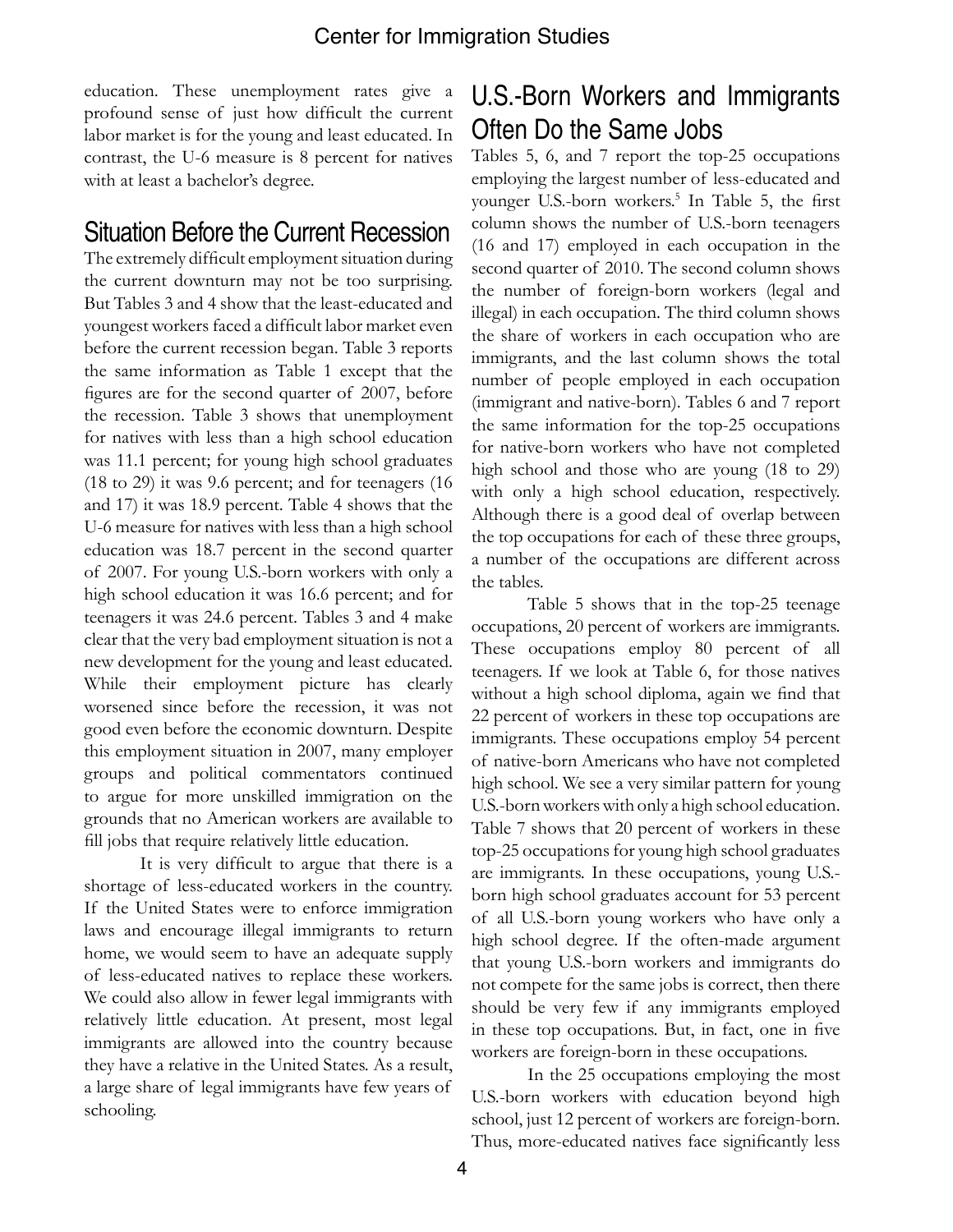competition from immigrants than younger and less-educated native-born workers. In general, the young and less educated who have the highest unemployment rates are the ones mostly likely to face competition with immigrants, while those with the lowest unemployment face the least competition.

## Methodology

The data for Tables 1 and 2 come from the publicuse files of the April, May, and June 2010 Current Population Surveys (CPS), which are collected monthly by the Census Bureau for the Bureau of Labor Statistics (BLS). The data for Tables 3 and 4 are for the same months in 2007, also from the CPS files. Each CPS includes about 131,000 respondents, roughly half of whom are in the labor force. The tables presented here are reported by quarter. Quarterly data is more statistically robust, especially for smaller populations like immigrants and minorities, due to the inclusion of three months of data. Persons in institutions like prisons and nursing homes are not included in the CPS. The CPS is the nation's primary source for unemployment and other labor force statistics. Like all government surveys, the data are weighted to reflect the actual size and demographic makeup of the U.S. population.

The government publishes employment statistics that are both seasonally adjusted and unadjusted from the survey. The figures in this analysis are seasonally unadjusted. Unadjusted figures are computationally simpler and easy for other researchers to replicate. In general, BLS does

not provide separate estimates for the foreign-born (immigrants) and the native-born broken down by characteristics like education, race, and age. However, all CPS respondents are asked these questions. The Census Bureau defines the foreign-born as persons who are not U.S. citizens at birth, which includes naturalized citizens, legal immigrants who are not citizens (green card holders), temporary visitors and workers, and illegal immigrants. All figures for the total U.S. population match those from the BLS.

The U-6 measure divides the sum of the unemployed population, involuntary parttime workers, and marginally attached people (discouraged and other) by the civilian labor force (employed and unemployed) plus marginally attached workers. The column headings in Tables 2 and 4 show this calculation. An unemployed worker is someone who does not currently hold a job, but is available to work and has looked for a job in the previous four weeks. Marginally attached workers indicate that they want and are available for jobs and they have looked for work in the past 12 months.<sup>6</sup> However, they are not considered unemployed because they have not searched for a job in the previous four weeks. Involuntary parttime workers are those individuals who report that they are working part-time for economic reasons. They want and are available for full-time work, but must instead settle for part-time hours.<sup>7</sup> Because the total U-6 measure includes the unemployed, those working involuntarily part-time, and those marginally attached to the labor market (discouraged and other), it provides the broadest possible measure of problems in the U.S. workforce.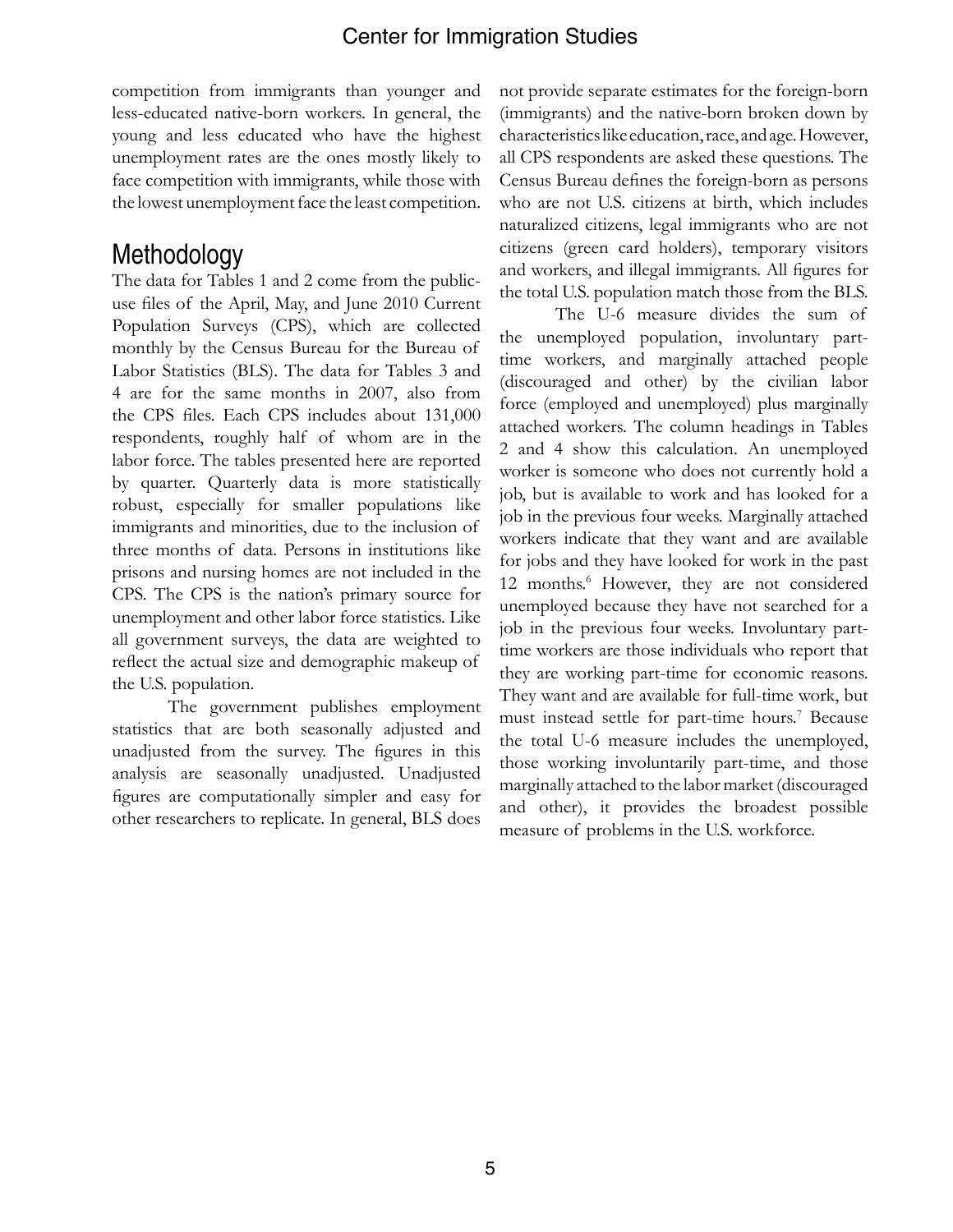| Table 1. Employment of Immigrants and Native-Born Americans, Q2 2010 (thousands) |         |                                             |         |                                       |                                            |        |                    |                                 |  |
|----------------------------------------------------------------------------------|---------|---------------------------------------------|---------|---------------------------------------|--------------------------------------------|--------|--------------------|---------------------------------|--|
|                                                                                  |         | Employed Unemployed <sup>1</sup> Unemployed | Percent |                                       | Not in Labor<br>Force $(18-65)^2$ Employed |        | Total <sup>3</sup> | Employment<br>Rate <sup>4</sup> |  |
| All Persons $(16+)$                                                              | 139,561 | 14,621                                      | 9.5%    | ALL Persons (18-65)                   | 46,199                                     |        | 132,861 192,711    | 68.9%                           |  |
| Teens (16-17)                                                                    | 1,421   | 654                                         | 31.5 %  | Teens (16-17)                         | 6,817                                      | 1,421  | 8,892              | 16.0 %                          |  |
| $-HS(18+)$                                                                       | 12,707  | 2,501                                       | 16.4 %  | $-HS(18-65)$                          | 9,876                                      | 12,140 | 24,473             | 49.6 %                          |  |
| $HS$ Only $(18+)$                                                                | 39,245  | 5,323                                       | 11.9 %  | HS Only (18-65)                       | 14,788                                     | 37,591 | 57,589             | 65.3 %                          |  |
| HS Only (18-29)                                                                  | 8,804   | 2,081                                       | 19.1 %  | HS Only (18-29)                       | 3,653                                      | 8,804  | 14,538             | 60.6 %                          |  |
| Some College (18+)                                                               | 40,307  | 3,916                                       | 8.9 %   | Some College (18-65)                  | 13,229                                     | 39,116 | 56,187             | 69.6 %                          |  |
| Bachelor's or More (18+)                                                         | 45,881  | 2,227                                       | 4.6 %   | Bachelor's or More (18-65)            | 8,306                                      | 44,014 | 54,462             | 80.8 %                          |  |
| All Natives $(16+)$                                                              | 117,400 | 12,510                                      | 9.6 $%$ | All Natives (18-65)                   | 39,011                                     |        | 111,360 161,992    | 68.7 %                          |  |
| Teens (16-17)                                                                    | 1,356   | 616                                         | 31.2 %  | Teens (16-17)                         | 6,343                                      | 1,356  | 8,315              | 16.3 %                          |  |
| $-HS(18+)$                                                                       | 6,751   | 1,774                                       | 20.8 %  | $-HS(18-65)$                          | 7,265                                      | 6,324  | 15,331             | 41.2 %                          |  |
| $HS$ only $(18+)$                                                                | 33,783  | 4,747                                       | 12.3 %  | HS Only (18-65)                       | 12,985                                     | 32,265 | 49,899             | 64.7 %                          |  |
| HS only (18-29)                                                                  | 7,670   | 1,922                                       | 20.0 %  | HS Only (18-29)                       | 3,238                                      | 7,670  | 12,830             | 59.8 %                          |  |
| Some College (18+)                                                               | 36,415  | 3,535                                       | 8.8 %   | Some College (18-65)                  | 12,061                                     | 35,315 | 50,843             | 69.5 %                          |  |
| Bachelor's or More (18+)                                                         | 39,095  | 1,839                                       | 4.5 %   | Bachelor's or More (18-65)            | 6,700                                      | 37,456 | 45,919             | 81.6 %                          |  |
| Black Natives $(16+)^5$                                                          | 12,740  | 2,450                                       | 16.1 %  | Black Natives (18-65) <sup>5</sup>    | 6,161                                      | 12,307 | 20,795             | 59.2%                           |  |
| Teens (16-17)                                                                    | 107     | 92                                          | 46.2 %  | Teens (16-17)                         | 1,081                                      | 107    | 1,280              | 8.4 %                           |  |
| $-HS(18+)$                                                                       | 1,055   | 430                                         | 29.0 %  | $-HS(18-65)$                          | 1,589                                      | 997    | 3,007              | 33.2 %                          |  |
| $HS$ only $(18+)$                                                                | 4,331   | 1,031                                       | 19.2 %  | HS Only (18-65)                       | 2,295                                      | 4,239  | 7,553              | 56.1 %                          |  |
| HS only (18-29)                                                                  | 1,171   | 443                                         | 27.4 %  | HS Only (18-29)                       | 731                                        | 1,171  | 2,345              | 49.9 %                          |  |
| Some College (18+)                                                               | 4,371   | 641                                         | 12.8 %  | Some College (18-65)                  | 1,741                                      | 4,284  | 6,662              | 64.3 %                          |  |
| Bachelor's or More (18+)                                                         | 2,874   | 257                                         | 8.2 %   | Bachelor's or More (18-65)            | 536                                        | 2,787  | 3,573              | 78.0 %                          |  |
| Hispanic Natives $(16+)$ <sup>6</sup>                                            | 9,060   | 1,480                                       | 14.0 %  | Hispanic Natives (18-65) <sup>6</sup> | 3,736                                      | 8,728  | 13,856             | 63.0 %                          |  |
| Teens (16-17)                                                                    | 141     | 79                                          | 35.9 %  | Teens (16-17)                         | 1,172                                      | 141    | 1,392              | 10.1 %                          |  |
| $-HS(18+)$                                                                       | 1,135   | 338                                         | 22.9 %  | $-HS(18-65)$                          | 1,269                                      | 1,092  | 2,696              | 40.5 %                          |  |
| $HS$ only $(18+)$                                                                | 2,952   | 576                                         | 16.3 %  | HS Only (18-65)                       | 1,100                                      | 2,889  | 4,559              | 63.4 %                          |  |
| HS only (18-29)                                                                  | 1,069   | 324                                         | 23.3 %  | HS Only (18-29)                       | 475                                        | 1,069  | 1,868              | 57.2 %                          |  |
| Some College (18+)                                                               | 3,077   | 388                                         | 11.2 %  | Some College (18-65)                  | 1,054                                      | 3,021  | 4,463              | 67.7 %                          |  |
| Bachelor's or More (18+)                                                         | 1,755   | 100                                         | 5.4 %   | Bachelor's or More (18-65)            | 314                                        | 1,726  | 2,139              | 80.7 %                          |  |
| All Immigrants $(16+)$ <sup>7</sup>                                              | 22,161  | 2,111                                       | 8.7 %   | All Immigrants (18-65) <sup>7</sup>   | 7,188                                      | 21,501 | 30,720             | 70.0%                           |  |
| Teens (16-17)                                                                    | 65      | 38                                          | 36.9 %  | Teens (16-17)                         | 473                                        | 65     | 577                | 11.3 %                          |  |
| $-HS(18+)$                                                                       | 5,956   | 727                                         | 10.9 %  | $-HS(18-65)$                          | 2,611                                      | 5,815  | 9,141              | 63.6 %                          |  |
| $HS only (18+)$                                                                  | 5,462   | 576                                         | 9.5 %   | HS Only (18-65)                       | 1,803                                      | 5,326  | 7,691              | 69.2 %                          |  |
| HS only (18-29)                                                                  | 1,135   | 159                                         | 12.3 %  | HS Only (18-29)                       | 414                                        | 1,135  | 1,708              | 66.5 %                          |  |
| Some College (18+)                                                               | 3,892   | 381                                         | 8.9 %   | Some College (18-65)                  | 1,168                                      | 3,801  | 5,343              | 71.1 %                          |  |
| Bachelor's or More (18+)                                                         | 6,786   | 388                                         | 5.4 %   | Bachelor's or More (18-65)            | 1,606                                      | 6,558  | 8,543              | 76.8 %                          |  |
| Hisp. Immigrants $(16+)$ <sup>6</sup>                                            | 10,882  | 1,214                                       | 10.0 %  | Hisp. Immigrants (18-65) <sup>6</sup> | 3,582                                      | 10,637 | 15,388             | 69.1 %                          |  |
| Teens (16-17)                                                                    | 44      | 26                                          | 37.1 %  | Teens (16-17)                         | 256                                        | 44     | 326                | 13.5 %                          |  |
| $-HS(18+)$                                                                       | 4,987   | 596                                         | 10.7 %  | $-HS(18+)$                            | 1,989                                      | 4,900  | 7,479              | 65.5 %                          |  |
| $HS only (18+)$                                                                  | 3,028   | 333                                         | 9.9 %   | $HS$ only $(18+)$                     | 839                                        | 2,974  | 4,137              | 71.9 %                          |  |
| HS only (18-29)                                                                  | 784     | 111                                         | 12.4 %  | HS only (18-29)                       | 250                                        | 784    | 1,145              | 68.5 %                          |  |
| Some College (18+)                                                               | 1,525   | 181                                         | 10.6 %  | Some College (18+)                    | 440                                        | 1,503  | 2,120              | 70.9 %                          |  |
| Bachelor's or More (18+)                                                         | 1,297   | 79                                          |         | 5.7 % Bachelor's or More $(18+)$      | 314                                        | 1,260  | 1,653              | 76.2 %                          |  |

Source: Center for Immigration Studies analysis of public-use April, May, and June 2010 Current Population Surveys. All figures are seasonally unadjusted and are for non-institutionalized civilians, which does not include those in institutions such as prisons and nursing homes.<br><sup>1</sup> Unemployed means not working, but has looked for work in the last four weeks.

 $2$  Persons who are not working nor looking for work.<br> $3$  Total number of people in are group.

<sup>3</sup> Total number of people in age group.

<sup>4</sup> The share of people in a specific age group who are currently holding a job.

 $^5$  Single race.<br> $^6$  Hispanics co

<sup>6</sup> Hispanics can be of any race and are excluded from other categories.

 $^7$  Immigrant matches Census definition of foreign-born. These are individuals who are not U.S. citizens at birth.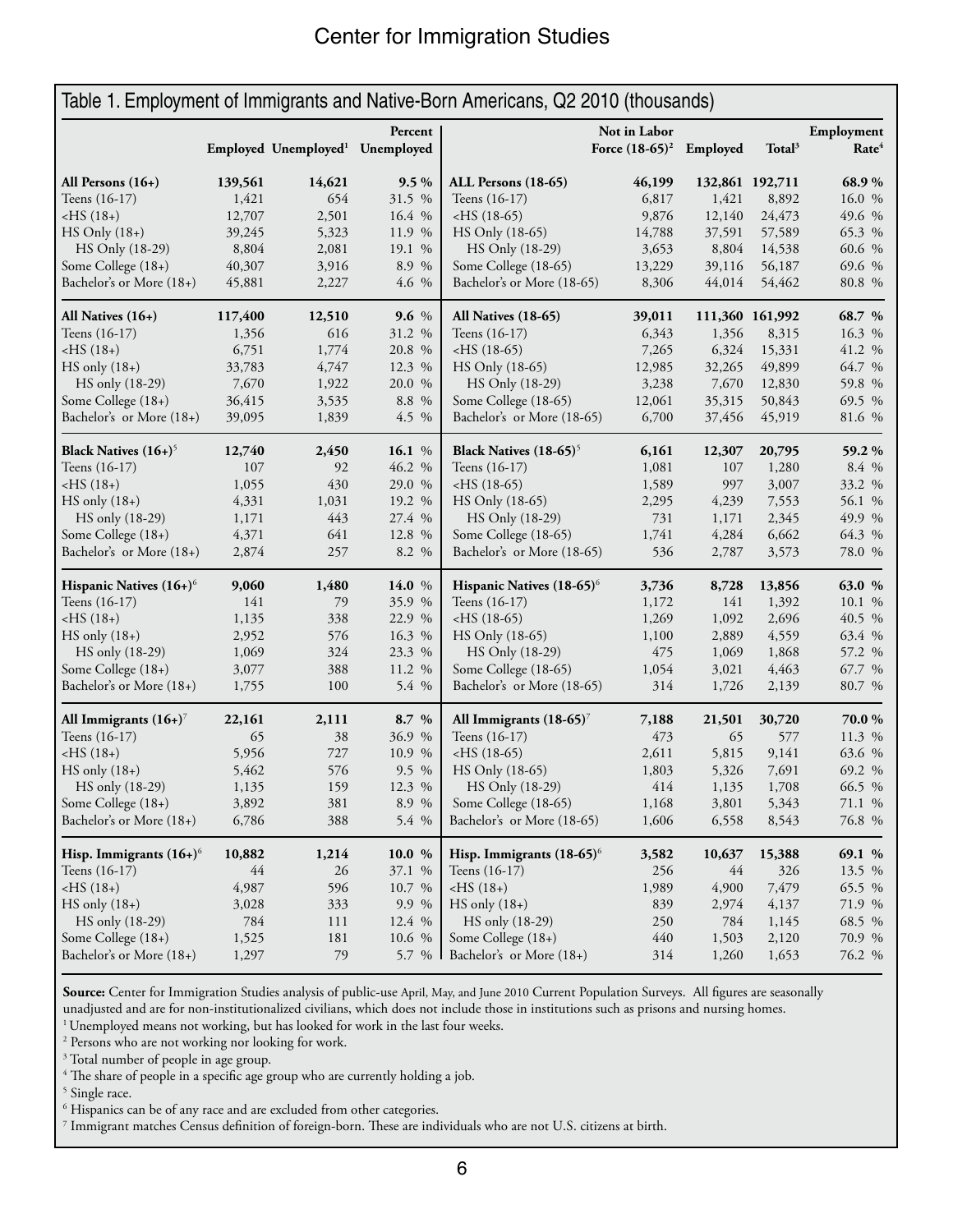| Table 2. U-6 Measure for Immigrants and Native-Born Americans, Q2 2010 (thousands) |          |                         |                       |                                                     |                                               |                                                |                                    |                                     |
|------------------------------------------------------------------------------------|----------|-------------------------|-----------------------|-----------------------------------------------------|-----------------------------------------------|------------------------------------------------|------------------------------------|-------------------------------------|
| Column                                                                             | 1        | 2                       | 3                     | 4                                                   | 5                                             | 6                                              | 7                                  | 8                                   |
|                                                                                    | Employed | Unemployed <sup>1</sup> | Percent<br>Unemployed | Marginally<br>Attached:<br>Discouraged <sup>2</sup> | Marginally<br>Attached:<br>Other <sup>3</sup> | Part-Time:<br>Economic<br>Reasons <sup>4</sup> | $U-6$<br>Population<br>$(2+4+5+6)$ | <b>U-6 Measure</b><br>$7/(1+2+4+5)$ |
| All Persons $(16+)$                                                                | 139,561  | 14,621                  | $9.5\%$               | 1,162                                               | 1,253                                         | 8,767                                          | 25,803                             | 16.5 %                              |
| Teens (16-17)                                                                      | 1,421    | 654                     | 31.5%                 | 41                                                  | 141                                           | 75                                             | 911                                | 40.4 %                              |
| $-HS(18+)$                                                                         | 12,707   | 2,501                   | 16.4 %                | 238                                                 | 201                                           | 1,681                                          | 4,621                              | 29.5 %                              |
| $HS$ Only $(18+)$                                                                  | 39,245   | 5,323                   | 11.9 %                | 456                                                 | 382                                           | 3,128                                          | 9,289                              | 20.5 %                              |
| HS Only (18-29)                                                                    | 8,804    | 2,081                   | 19.1 %                | 179                                                 | 150                                           | 1,118                                          | 3,528                              | 31.5 %                              |
| Some College (18+)                                                                 | 40,307   | 3,916                   | 8.9%                  | 266                                                 | 337                                           | 2,416                                          | 6,935                              | 15.5 %                              |
| Bachelor's or More (18+)                                                           | 45,881   | 2,227                   | 4.6 %                 | 160                                                 | 191                                           | 1,468                                          | 4,046                              | 8.3 %                               |
| All Natives $(16+)$                                                                | 117,400  | 12,510                  | $9.6\%$               | 984                                                 | 1,111                                         | 6,657                                          | 21,262                             | 16.1%                               |
| Teens (16-17)                                                                      | 1,356    | 616                     | 31.2%                 | 38                                                  | 140                                           | 72                                             | 866                                | 40.3%                               |
| $-HS(18+)$                                                                         | 6,751    | 1,774                   | 20.8%                 | 170                                                 | 163                                           | 764                                            | 2,871                              | 32.4 %                              |
| $HS$ only $(18+)$                                                                  | 33,783   | 4,747                   | 12.3 %                | 412                                                 | 341                                           | 2,527                                          | 8,027                              | 20.4 %                              |
| HS only (18-29)                                                                    | 7,670    | 1,922                   | 20.0%                 | 176                                                 | 143                                           | 973                                            | 3,214                              | 32.4 %                              |
| Some College (18+)                                                                 | 36,415   | 3,535                   | 8.8 %                 | 232                                                 | 311                                           | 2,123                                          | 6,201                              | 15.3 %                              |
| Bachelor's or More (18+)                                                           | 39,095   | 1,839                   | 4.5 %                 | 132                                                 | 156                                           | 1,171                                          | 3,298                              | 8.0%                                |
| Black Natives (16+) <sup>5</sup>                                                   | 12,740   | 2,450                   | 16.1%                 | 237                                                 | 209                                           | 912                                            | 3,808                              | 24.4 %                              |
| Teens (16-17)                                                                      | 107      | 92                      | 46.2 %                | 14                                                  | 19                                            | 8                                              | 133                                | 57.3 %                              |
| $-HS(18+)$                                                                         | 1,055    | 430                     | 29.0%                 | 49                                                  | 43                                            | 158                                            | 680                                | 43.1 %                              |
| $HS$ only $(18+)$                                                                  | 4,331    | 1,031                   | 19.2 %                | 112                                                 | 62                                            | 373                                            | 1,578                              | 28.5 %                              |
| HS only (18-29)                                                                    | 1,171    | 443                     | 27.4 %                | 61                                                  | 40                                            | 154                                            | 698                                | 40.7%                               |
| Some College (18+)                                                                 | 4,371    | 641                     | 12.8 %                | 47                                                  | 68                                            | 289                                            | 1,045                              | 20.4 %                              |
| Bachelor's or More (18+)                                                           | 2,874    | 257                     | 8.2%                  | 15                                                  | 16                                            | 83                                             | 371                                | 11.7 %                              |
| Hispanic Natives $(16+)^\circ$                                                     | 9,060    | 1,480                   | 14.0%                 | 98                                                  | 132                                           | 666                                            | 2,376                              | 22.1 %                              |
| Teens $(16-17)$                                                                    | 141      | 79                      | 35.9%                 | $\overline{4}$                                      | 20                                            | 10                                             | 113                                | 46.3 %                              |
| $-HS(18+)$                                                                         | 1,135    | 338                     | 22.9 %                | 34                                                  | 26                                            | 139                                            | 537                                | 35.0%                               |
| $HS$ only $(18+)$                                                                  | 2,952    | 576                     | 16.3 %                | 37                                                  | 39                                            | 264                                            | 916                                | 25.4 %                              |
| HS only (18-29)                                                                    | 1,069    | 324                     | 23.3 %                | 22                                                  | 23                                            | 149                                            | 518                                | 36.0%                               |
| Some College (18+)                                                                 | 3,077    | 388                     | 11.2 %                | 18                                                  | 36                                            | 198                                            | 640                                | 18.2%                               |
| Bachelor's or More (18+)                                                           | 1,755    | 100                     | 5.4 %                 | 5                                                   | 11                                            | 55                                             | 171                                | 9.1 %                               |
| All Immigrants $(16+)$ <sup>7</sup>                                                | 22,161   | 2,111                   | 8.7%                  | 178                                                 | 142                                           | 2,110                                          | 4,541                              | 18.5 %                              |
| Teens (16-17)                                                                      | 65       | 38                      | 36.9%                 | 3                                                   | $\overline{2}$                                | 4                                              | 47                                 | 43.5 %                              |
| $-HS(18+)$                                                                         | 5,956    | 727                     | 10.9%                 | 69                                                  | 38                                            | 917                                            | 1,751                              | 25.8%                               |
| $HS$ only $(18+)$                                                                  | 5,462    | 576                     | $9.5\%$               | 45                                                  | 41                                            | 600                                            | 1,262                              | 20.6%                               |
| HS only (18-29)                                                                    | 1,135    | 159                     | 12.3 %                | 3                                                   | $\overline{7}$                                | 145                                            | 314                                | 24.1 %                              |
| Some College (18+)                                                                 | 3,892    | 381                     | $8.9\ \%$             | 35                                                  | 26                                            | 292                                            | 734                                | 16.9%                               |
| Bachelor's or More (18+)                                                           | 6,786    | 388                     | 5.4 %                 | 27                                                  | 35                                            | 295                                            | 745                                | 10.3%                               |
| Hisp. Immigrants $(16+)$ <sup>6</sup>                                              | 10,882   | 1,214                   | 10.0%                 | 86                                                  | 64                                            | 1,475                                          | 2,839                              | 23.2 %                              |
| Teens (16-17)                                                                      | 44       | 26                      | 37.1 %                | $\mathbf{1}$                                        |                                               | 3                                              | 30                                 | 42.3%                               |
| $-HS(18+)$                                                                         | 4,987    | 596                     | 10.7%                 | $44$                                                | 29                                            | 814                                            | 1,483                              | 26.2 %                              |
| $HS$ only $(18+)$                                                                  | 3,028    | 333                     | 9.9%                  | 24                                                  | 15                                            | 409                                            | 781                                | 23.0%                               |
| HS only (18-29)                                                                    | 784      | 111                     | 12.4 %                | $\sqrt{2}$                                          | $\overline{c}$                                | 107                                            | 222                                | 24.7 %                              |
| Some College (18+)                                                                 | 1,525    | 181                     | 10.6%                 | 11                                                  | 15                                            | 159                                            | 366                                | 21.1%                               |
| Bachelor's or More (18+)                                                           | 1,297    | 79                      | 5.7%                  | 5                                                   | 6                                             | 89                                             | 179                                | 12.9%                               |

**Source:** Center for Immigration Studies analysis of public-use April, May, and June 2010 Current Population Surveys. All figures are seasonally unadjusted and are for non-institutionalized civilians, which does not include those in institutions such as prisons and nursing homes. 1

<sup>1</sup> Unemployed means not working, but looking for work.

<sup>2</sup> Discouraged workers are not in the labor force; they neither have a job nor have looked for one in the previous four weeks. However, they are available for work and have looked for a job in the last 12 months.

 $3$  These people are not in the labor force; they neither have jobs nor are looking for one, though they would work under the right circumstances. But they do not fall into the official definition of discouraged workers. Like discouraged workers these individuals have looked in the last 12 months.

4 These individuals work part-time because of the economy. They include those who normally work full-time but are now part-time for economic reasons. <sup>5</sup> Single race.

6 Hispanics can be of any race and are excluded from other categories.

7 Immigrant matches Census definition of the foreign-born. These are individuals who are not U.S. citizens at birth.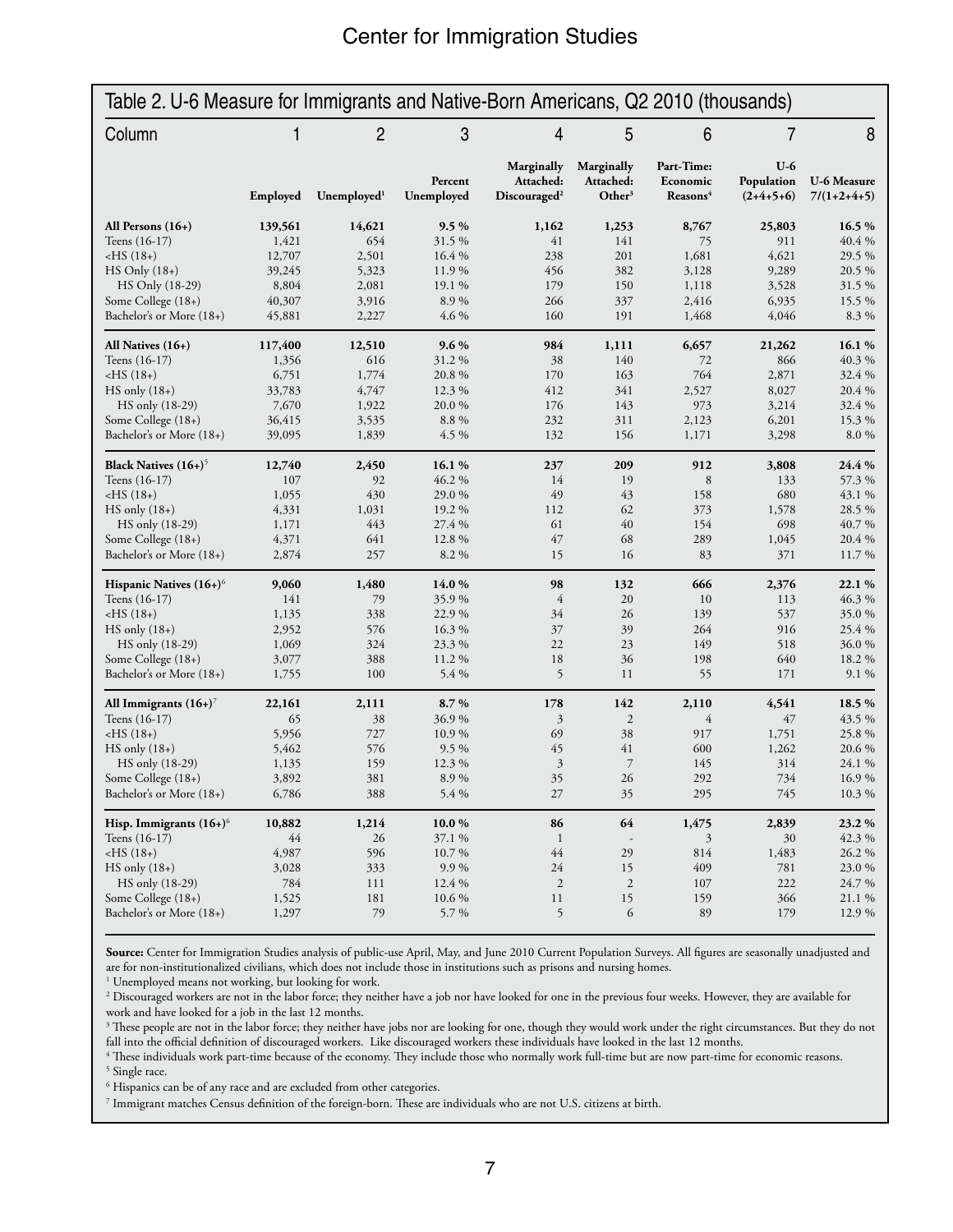#### Center for Immigration Studies

| Table 3. Employment of Immigrants and Native-Born Americans, Q2 2007 (thousands) |         |                                  |                       |                                       |                                            |                 |                    |                                 |  |
|----------------------------------------------------------------------------------|---------|----------------------------------|-----------------------|---------------------------------------|--------------------------------------------|-----------------|--------------------|---------------------------------|--|
|                                                                                  |         | Employed Unemployed <sup>1</sup> | Percent<br>Unemployed |                                       | Not in Labor<br>Force $(18-65)^2$ Employed |                 | Total <sup>3</sup> | Employment<br>Rate <sup>4</sup> |  |
| All Persons $(16+)$                                                              | 146,039 | 6,771                            | 4.4 %                 | ALL Persons (18-65)                   | 43,537                                     | 139,001 188,619 |                    | 73.7%                           |  |
| Teens (16-17)                                                                    | 2,306   | 536                              | 18.9 %                | Teens (16-17)                         | 6,399                                      | 2,306           | 9,241              | 25.0 %                          |  |
| $-HS(18+)$                                                                       | 14,647  | 1,374                            | 8.6 %                 | $-HS(18-65)$                          | 9,516                                      | 14,002          | 24,858             | 56.3 %                          |  |
| $HS$ Only $(18+)$                                                                | 42,059  | 2,212                            | 5.0 %                 | HS Only (18-65)                       | 14,357                                     | 40,406          | 56,919             | 71.0 %                          |  |
| HS Only (18-29)                                                                  | 9,943   | 983                              | 9.0 %                 | HS Only (18-29)                       | 3,304                                      | 9,943           | 14,230             | 69.9 %                          |  |
| Some College (18+)                                                               | 41,918  | 1,707                            | 3.9 %                 | Some College (18-65)                  | 11,816                                     | 40,879          | 54,363             | 75.2 %                          |  |
| Bachelor's or More (18+)                                                         | 45,109  | 942                              | 2.0 %                 | College or More (18-65)               | 7,848                                      | 43,714          | 52,480             | 83.3 %                          |  |
| All Natives $(16+)$                                                              | 123,100 | 5,809                            | 4.5 %                 | All Natives (18-65)                   | 36,311                                     | 116,738 158,206 |                    | 73.8 %                          |  |
| Teens (16-17)                                                                    | 2,195   | 512                              | 18.9 %                | Teens (16-17)                         | 5,821                                      | 2,195           | 8,528              | 25.7 %                          |  |
| $-HS(18+)$                                                                       | 8,191   | 1,023                            | 11.1 %                | $-HS(18-65)$                          | 6,953                                      | 7,686           | 15,633             | 49.2 %                          |  |
| $HS$ only $(18+)$                                                                | 36,243  | 1,982                            | 5.2 %                 | HS Only (18-65)                       | 12,427                                     | 34,697          | 49,055             | 70.7 %                          |  |
| HS only (18-29)                                                                  | 8,527   | 908                              | 9.6 %                 | HS Only (18-29)                       | 2,758                                      | 8,527           | 12,193             | 69.9 %                          |  |
| Some College (18+)                                                               | 37,983  | 1,512                            | 3.8<br>$\%$           | Some College (18-65)                  | 10,542                                     | 37,044          | 49,062             | 75.5 %                          |  |
| Bachelor's or More (18+)                                                         | 38,489  | 780                              | 2.0 %                 | College or More (18-65)               | 6,388                                      | 37,310          | 44,455             | 83.9 %                          |  |
| Black Natives $(16+)$ <sup>5</sup>                                               | 13,718  | 1,299                            | 8.7 %                 | Black Natives (18-65) <sup>5</sup>    | 5,562                                      | 13,241          | 19,971             | 66.3 %                          |  |
| Teens (16-17)                                                                    | 194     | 115                              | 37.2 %                | Teens (16-17)                         | 1,041                                      | 194             | 1,351              | 14.4 %                          |  |
| $-HS(18+)$                                                                       | 1,267   | 266                              | 17.4 %                | $-HS(18-65)$                          | 1,504                                      | 1,187           | 2,954              | 40.2 %                          |  |
| $HS$ only $(18+)$                                                                | 4,825   | 543                              | 10.1 %                | HS Only (18-65)                       | 2,156                                      | 4,702           | 7,395              | 63.6 %                          |  |
| HS only (18-29)                                                                  | 1,290   | 280                              | 17.8 %                | HS Only (18-29)                       | 630                                        | 1,290           | 2,200              | 58.6 %                          |  |
| Some College (18+)                                                               | 4,530   | 288                              | 6.0<br>$\%$           | Some College (18-65)                  | 1,432                                      | 4,482           | 6,197              | 72.3 %                          |  |
| Bachelor's or More (18+)                                                         | 2,902   | 86                               | 2.9 %                 | College or More (18-65)               | 470                                        | 2,869           | 3,424              | 83.8 %                          |  |
| Hispanic Natives (16+) <sup>6</sup>                                              | 8,796   | 600                              | 6.4 %                 | Hispanic Natives (18-65) <sup>6</sup> | 2,957                                      | 8,482           | 11,970             | 70.9%                           |  |
| Teens (16-17)                                                                    | 204     | 59                               | 22.4 %                | Teens (16-17)                         | 939                                        | 204             | 1,203              | 17.0 %                          |  |
| $-HS(18+)$                                                                       | 1,272   | 187                              | 12.8 %                | $-HS(18-65)$                          | 1,084                                      | 1,234           | 2,499              | 49.4 %                          |  |
| $HS$ only $(18+)$                                                                | 2,883   | 195                              | 6.3 %                 | HS Only (18-65)                       | 921                                        | 2,849           | 3,961              | 71.9 %                          |  |
| HS only (18-29)                                                                  | 1,065   | 111                              | 9.4 %                 | HS Only (18-29)                       | 376                                        | 1,065           | 1,552              | 68.6 %                          |  |
| Some College (18+)                                                               | 2,886   | 131                              | 4.3 %                 | Some College (18-65)                  | 754                                        | 2,866           | 3,751              | 76.4 %                          |  |
| Bachelor's or More (18+)                                                         | 1,551   | 28                               | 1.8 %                 | College or More (18-65)               | 198                                        | 1,533           | 1,759              | 87.2 %                          |  |
| All Immigrants $(16+)$ <sup>7</sup>                                              | 22,939  | 962                              | 4.0 %                 | All Immigrants $(18-65)^7$            | 7,226                                      | 22,263          | 30,413             | 73.2 %                          |  |
| Teens (16-17)                                                                    | 111     | 24                               | 17.8 %                | Teens (16-17)                         | 578                                        | 111             | 714                | 15.5 %                          |  |
| $-HS(18+)$                                                                       | 6,456   | 352                              | 5.2 %                 | $-HS(18-65)$                          | 2,562                                      | 6,316           | 9,224              | 68.5 %                          |  |
| $HS$ only $(18+)$                                                                | 5,817   | 230                              | 3.8 %                 | HS Only (18-65)                       | 1,930                                      | 5,708           | 7,862              | 72.6 %                          |  |
| HS only (18-29)                                                                  | 1,416   | $74\,$                           | 5.0 %                 | HS Only (18-29)                       | 546                                        | 1,416           | 2,036              | 69.5 %                          |  |
| Some College (18+)                                                               | 3,935   | 195                              | 4.7 %                 | Some College (18-65)                  | 1,273                                      | 3,835           | 5,300              | 72.4 %                          |  |
| Bachelor's or More (18+)                                                         | 6,620   | 162                              | 2.4 %                 | College or More (18-65)               | 1,461                                      | 6,405           | 8,027              | 79.8 %                          |  |
| Hisp. Immigrants $(16+)$ <sup>6</sup>                                            | 11,544  | 542                              | 4.5 %                 | Hisp. Immigrants (18-65) <sup>6</sup> | 3,627                                      | 11,285          | 15,430             | 73.1 %                          |  |
| Teens (16-17)                                                                    | 71      | 16                               | 18.4 %                | Teens (16-17)                         | 270                                        | 71              | 357                | 19.9 %                          |  |
| $-HS(18+)$                                                                       | 5,510   | 299                              | 5.1 %                 | $-HS(18+)$                            | 1,969                                      | 5,409           | 7,673              | 70.5 %                          |  |
| $HS only (18+)$                                                                  | 3,239   | 124                              | 3.7 %                 | $HS only (18+)$                       | 1,012                                      | 3,209           | 4,343              | 73.9%                           |  |
| HS only (18-29)                                                                  | 1,002   | 58                               | 5.5 %                 | HS only (18-29)                       | 342                                        | 1,002           | 1,402              | 71.5 %                          |  |
| Some College (18+)                                                               | 1,574   | $82\,$                           | 5.0 %                 | Some College (18+)                    | 394                                        | 1,548           | 2,023              | 76.5 %                          |  |
| Bachelor's or More (18+)                                                         | 1,149   | $21\,$                           | 1.8 %                 | College or More (18+)                 | 252                                        | 1,119           | 1,391              | 80.4 %                          |  |

Source: Center for Immigration Studies Analysis of public-use April, May, and June 2007 Current Population Surveys. All figures are seasonally unadjusted and are for non-institutionalized civilians, which does not include those in institutions such as prisons and nursing homes. 1 Unemployed means not working, but has looked for work in the last four weeks.

 $2$  Persons who are not working nor looking for work.<br> $3$  Total number of people in are group.

<sup>3</sup> Total number of people in age group.<br><sup>4</sup> The share of people in a specific age group who are currently holding a job.

 $^5$  Single race.<br> $^6$  Hispanics co

 $^{\rm 6}$  Hispanics can be of any race and are excluded from other categories.

<sup>7</sup> Immigrant matches Census definition of foreign-born. These are individuals who are not U.S. citizens at birth.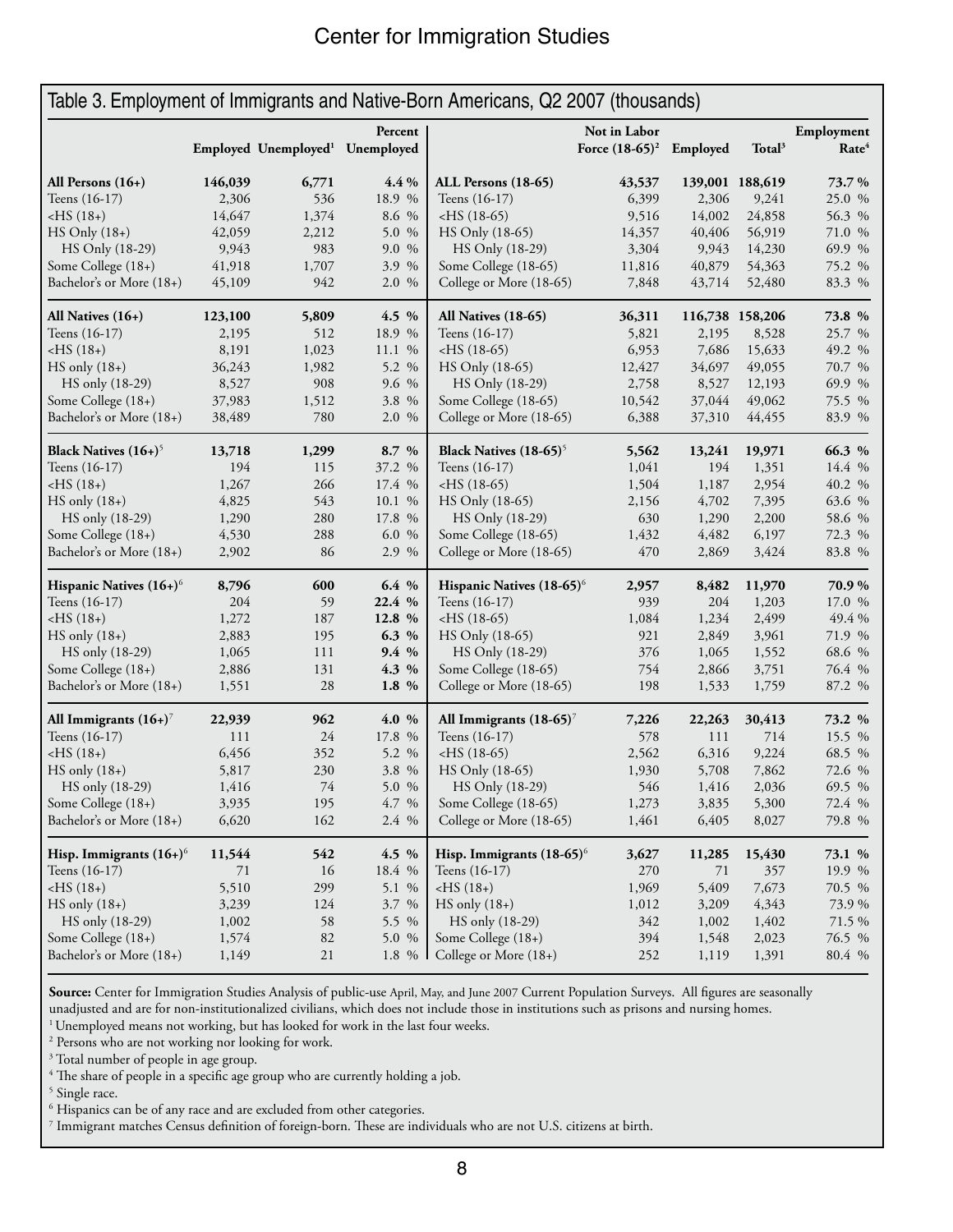| Table 4. U-6 Measure for Immigrants and Native-Born Americans, Q2 2007 (thousands) |                |                         |                       |                                                     |                                               |                                                |                                    |                                     |
|------------------------------------------------------------------------------------|----------------|-------------------------|-----------------------|-----------------------------------------------------|-----------------------------------------------|------------------------------------------------|------------------------------------|-------------------------------------|
| Column                                                                             | 1              | 2                       | 3                     | 4                                                   | 5                                             | 6                                              | 7                                  | 8                                   |
|                                                                                    | Employed       | Unemployed <sup>1</sup> | Percent<br>Unemployed | Marginally<br>Attached:<br>Discouraged <sup>2</sup> | Marginally<br>Attached:<br>Other <sup>3</sup> | Part-Time:<br>Economic<br>Reasons <sup>4</sup> | $U-6$<br>Population<br>$(2+4+5+6)$ | <b>U-6 Measure</b><br>$7/(1+2+4+5)$ |
| All Persons $(16+)$                                                                | 146,039        | 6,771                   | 4.4%                  | 389                                                 | 1,028                                         | 4,330                                          | 12,518                             | 8.1%                                |
| Teens (16-17)                                                                      | 2,306          | 536                     | 18.9%                 | 15                                                  | 95                                            | 80                                             | 726                                | 24.6 %                              |
| $-HS(18+)$                                                                         | 14,647         | 1,374                   | 8.6 %                 | 107                                                 | 213                                           | 953                                            | 2,647                              | 16.2%                               |
| $HS$ Only $(18+)$                                                                  | 42,059         | 2,212                   | 5.0%                  | 160                                                 | 312                                           | 1,449                                          | 4,133                              | 9.2%                                |
| HS Only (18-29)                                                                    | 9,943          | 983                     | $9.0\%$               | 66                                                  | 134                                           | 569                                            | 1,752                              | 15.7%                               |
| Some College (18+)                                                                 | 41,918         | 1,707                   | 3.9%                  | 69                                                  | 273                                           | 1,155                                          | 3,204                              | 7.3 %                               |
| Bachelor's or More (18+)                                                           | 45,109         | 942                     | 2.0%                  | 38                                                  | 134                                           | 692                                            | 1,806                              | 3.9%                                |
| All Natives $(16+)$                                                                | 123,100        | 5,809                   | 4.5%                  | 338                                                 | 878                                           | 3,394                                          | 10,419                             | 8.0%                                |
| Teens (16-17)                                                                      | 2,195          | 512                     | 18.9%                 | 14                                                  | 91                                            | 76                                             | 693                                | 24.6 %                              |
| $-HS(18+)$                                                                         | 8,191          | 1,023                   | 11.1 %                | 88                                                  | 168                                           | 490                                            | 1,769                              | 18.7%                               |
| $HS$ only $(18+)$                                                                  | 36,243         | 1,982                   | 5.2 %                 | 145                                                 | 282                                           | 1,231                                          | 3,640                              | $9.4\%$                             |
| HS only (18-29)                                                                    | 8,527          | 908                     | $9.6\%$               | 61                                                  | 124                                           | 504                                            | 1,597                              | 16.6%                               |
| Some College (18+)                                                                 | 37,983         | 1,512                   | 3.8%                  | 62                                                  | 239                                           | 1,033                                          | 2,846                              | 7.2 %                               |
| Bachelor's or More (18+)                                                           | 38,489         | 780                     | 2.0%                  | 29                                                  | 99                                            | 564                                            | 1,472                              | 3.7%                                |
| Black Natives $(16+)^5$                                                            | 13,718         | 1,299                   | 8.7%                  | 108                                                 | 196                                           | 515                                            | 2,118                              | 13.8%                               |
| Teens (16-17)                                                                      | 194            | 115                     | 37.2 %                | $\overline{c}$                                      | 23                                            | $\overline{7}$                                 | 147                                | 44.0 %                              |
| $-HS(18+)$                                                                         | 1,267          | 266                     | 17.4 %                | 31                                                  | 49                                            | 99                                             | 445                                | 27.6 %                              |
| $HS$ only $(18+)$                                                                  | 4,825          | 543                     | 10.1%                 | 49                                                  | 60                                            | 194                                            | 846                                | 15.4 %                              |
| HS only (18-29)                                                                    | 1,290          | 280                     | 17.8 %                | 17                                                  | 35                                            | 84                                             | 416                                | 25.6 %                              |
| Some College (18+)                                                                 | 4,530          | 288                     | 6.0%                  | 20                                                  | 48                                            | 158                                            | 514                                | 10.5 %                              |
| Bachelor's or More (18+)                                                           | 2,902          | 86                      | 2.9%                  | 6                                                   | 16                                            | 58                                             | 166                                | 5.5 %                               |
| Hispanic Natives (16+) <sup>6</sup>                                                | 8,796          | 600                     | 6.4%                  | 29                                                  | 84                                            | 312                                            | 1,025                              | 10.8%                               |
| Teens (16-17)                                                                      | 204            | 59                      | 22.4 %                | 3                                                   | 16                                            | 14                                             | 92                                 | 32.6 %                              |
| $-HS(18+)$                                                                         | 1,272          | 187                     | 12.8 %                | 13                                                  | 27                                            | 82                                             | 309                                | 20.6 %                              |
| $HS$ only $(18+)$                                                                  | 2,883          | 195                     | 6.3 %                 | 13                                                  | 17                                            | 107                                            | 332                                | 10.7%                               |
| HS only (18-29)                                                                    | 1,065          | 111                     | 9.4 %                 | 10                                                  | 8                                             | 62                                             | 191                                | 16.0%                               |
| Some College (18+)<br>Bachelor's or More (18+)                                     | 2,886<br>1,551 | 131<br>28               | 4.3 %<br>1.8%         | $\overline{a}$<br>$\overline{\phantom{a}}$          | 21<br>3                                       | 79<br>29                                       | 231<br>60                          | 7.6 %<br>3.8%                       |
|                                                                                    |                |                         |                       |                                                     |                                               |                                                |                                    |                                     |
| All Immigrants $(16+)$<br>Teens $(16-17)$                                          | 22,939<br>111  | 962<br>24               | 4.0%<br>17.8 %        | 52<br>$\mathbf{1}$                                  | 150<br>4                                      | 936<br>$\overline{4}$                          | 2,100<br>33                        | 8.7%<br>23.6 %                      |
| $-HS(18+)$                                                                         | 6,456          | 352                     | 5.2 %                 | 19                                                  | 45                                            | 463                                            | 879                                | 12.8 %                              |
| $HS$ only $(18+)$                                                                  | 5,817          | 230                     | 3.8%                  | 15                                                  | 31                                            | 218                                            | 494                                | 8.1 %                               |
| HS only (18-29)                                                                    | 1,416          | 74                      | 5.0%                  | $\overline{4}$                                      | 10                                            | 65                                             | 153                                | 10.2%                               |
| Some College (18+)                                                                 | 3,935          | 195                     | 4.7%                  | 7                                                   | 35                                            | 123                                            | 360                                | $8.6\;\%$                           |
| Bachelor's or More (18+)                                                           | 6,620          | 162                     | 2.4 %                 | 9                                                   | 35                                            | 127                                            | 333                                | 4.9%                                |
| Hisp. Immigrants $(16+)$ <sup>6</sup>                                              | 11,544         | 542                     | 4.5%                  | 20                                                  | 63                                            | 639                                            | 1,264                              | 10.4 %                              |
| Teens (16-17)                                                                      | 71             | 16                      | 18.4 %                | $\overline{\phantom{a}}$                            | $\overline{2}$                                | $\overline{4}$                                 | 22                                 | 24.7 %                              |
| $-HS(18+)$                                                                         | 5,510          | 299                     | 5.1 %                 | 12                                                  | 33                                            | 411                                            | 755                                | 12.9%                               |
| $HS only (18+)$                                                                    | 3,239          | 124                     | 3.7%                  | $\boldsymbol{7}$                                    | 14                                            | 145                                            | 290                                | 8.6 %                               |
| HS only (18-29)                                                                    | 1,002          | 58                      | 5.5 %                 | $\overline{c}$                                      | 3                                             | 54                                             | 117                                | 11.0%                               |
| Some College (18+)                                                                 | 1,574          | 82                      | 5.0%                  | $\mathbf{1}$                                        | 8                                             | 52                                             | 143                                | 8.6 %                               |
| Bachelor's or More (18+)                                                           | 1,149          | 21                      | 1.8%                  | $\overline{\phantom{a}}$                            | 6                                             | 27                                             | 54                                 | 4.6 %                               |
|                                                                                    |                |                         |                       |                                                     |                                               |                                                |                                    |                                     |

**Source:** Center for Immigration Studies Analysis of public-use April, May, and June 2007 Current Population Surveys. All figures are seasonally unadjusted and are for non-institutionalized civilians, which does not include those in institutions such as prisons and nursing homes. 1

<sup>1</sup> Unemployed means not working, but looking for work.

<sup>2</sup> Discouraged workers are not in the labor force; they neither have a job nor have looked for one in the previous four weeks. However, they are available for work and have looked for a job in the last 12 months.

 $3$  These people are not in the labor force; they neither have jobs nor are looking for one, though they would work under the right circumstances. But they do not fall into the official definition of discouraged workers. Like discouraged workers these individuals have looked in the last 12 months.

4 These individuals work part-time because of the economy. They include those who normally work full-time but are now part-time for economic reasons. <sup>5</sup> Single race.

6 Hispanics can be of any race and are excluded from other categories.

7 Immigrant matches Census definition of the foreign-born. These are individuals who are not U.S. citizens at birth.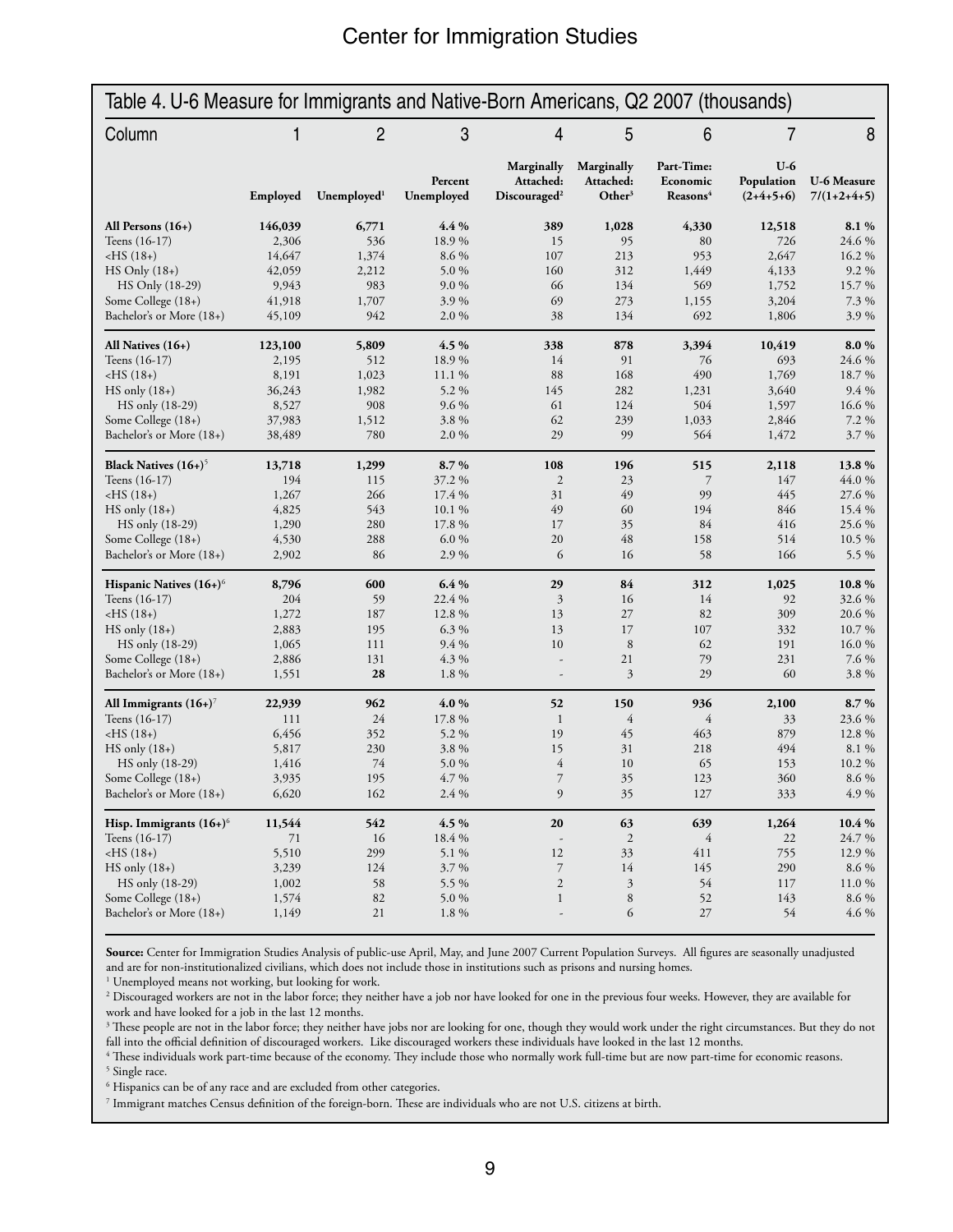| Occupation                                         | Number U.S.-<br><b>Born</b> Teens in<br>Occupation<br>$(16-17)$ | Number of<br>Immigrants in<br>Occupation<br>$(16+)$ | Immigrant<br>Share of<br>Occupation | Total<br>Workers in<br>Occupation<br>$(16+)$ |
|----------------------------------------------------|-----------------------------------------------------------------|-----------------------------------------------------|-------------------------------------|----------------------------------------------|
| Cashiers                                           | 236                                                             | 478                                                 | 15 %                                | 3,129                                        |
| Waiters and waitresses                             | 96                                                              | 343                                                 | 18 %                                | 1,945                                        |
| Counter attendants, cafeteria/food concession      | 67                                                              | 33                                                  | $12\%$                              | 276                                          |
| Retail salespersons                                | 61                                                              | 387                                                 | 12 %                                | 3,326                                        |
| Laborers and freight, stock, and material movers   | 57                                                              | 274                                                 | $16\%$                              | 1,700                                        |
| Cooks                                              | 54                                                              | 648                                                 | 34 %                                | 1,928                                        |
| Child care workers                                 | 50                                                              | 219                                                 | 17 %                                | 1,258                                        |
| Hosts and hostesses                                | 45                                                              | 16                                                  | 6 %                                 | 256                                          |
| Food preparation workers                           | 45                                                              | 154                                                 | 20 %                                | 769                                          |
| Lifeguards and other protective service workers    | 43                                                              | 9                                                   | $5\%$                               | 182                                          |
| Dining room and cafeteria attendants               | 40                                                              | 145                                                 | 34 %                                | 426                                          |
| Miscellaneous agricultural workers                 | 38                                                              | 337                                                 | 48 %                                | 704                                          |
| Grounds maintenance workers                        | 34                                                              | 527                                                 | 39 %                                | 1,348                                        |
| Janitors and building cleaners                     | 31                                                              | 649                                                 | 29 %                                | 2,233                                        |
| Miscellaneous entertainment                        | 28                                                              | 17                                                  | 8 %                                 | 209                                          |
| <b>Dishwashers</b>                                 | 22.                                                             | 95                                                  | 42 %                                | 224                                          |
| Stock clerks and order fillers                     | 22                                                              | 241                                                 | 17 %                                | 1,443                                        |
| Customer service representatives                   | 21                                                              | 220                                                 | $12\%$                              | 1,878                                        |
| Receptionists and information clerks               | 20                                                              | 120                                                 | 9%                                  | 1,288                                        |
| Athletes, coaches, umpires, and related workers    | 18                                                              | 20                                                  | $7\%$                               | 274                                          |
| Cleaners of vehicles and equipment                 | 14                                                              | 91                                                  | 31 %                                | 290                                          |
| Ushers, lobby attendants, and ticket takers        | 12                                                              | 6                                                   | 10 %                                | 60                                           |
| Medical assistants/health care support occupations | 11                                                              | 96                                                  | 11 %                                | 847                                          |
| File Clerks                                        | 10                                                              | 20                                                  | 6 %                                 | 333                                          |
| Combined food preparation and serving workers      | 10                                                              | 42                                                  | 16 %                                | 272                                          |
| Top-25 occupations                                 | 1,085                                                           | 5,187                                               | 20 %                                | 26,601                                       |
| All other occupations                              | 271                                                             | 16,974                                              | 15 %                                | 112,960                                      |
| Total                                              | 1,356                                                           | 22,161                                              | 16 %                                | 139,561                                      |

**Source:** Center for Immigration Studies analysis of public-use April, May, and June 2010 Current Population Surveys (CPS). All figures are seasonally unadjusted and are for non-institutionalized civilians, which does not include those in institutions such as prisons and nursing homes. Occupations are shown at the highest level of detail available in the CPS.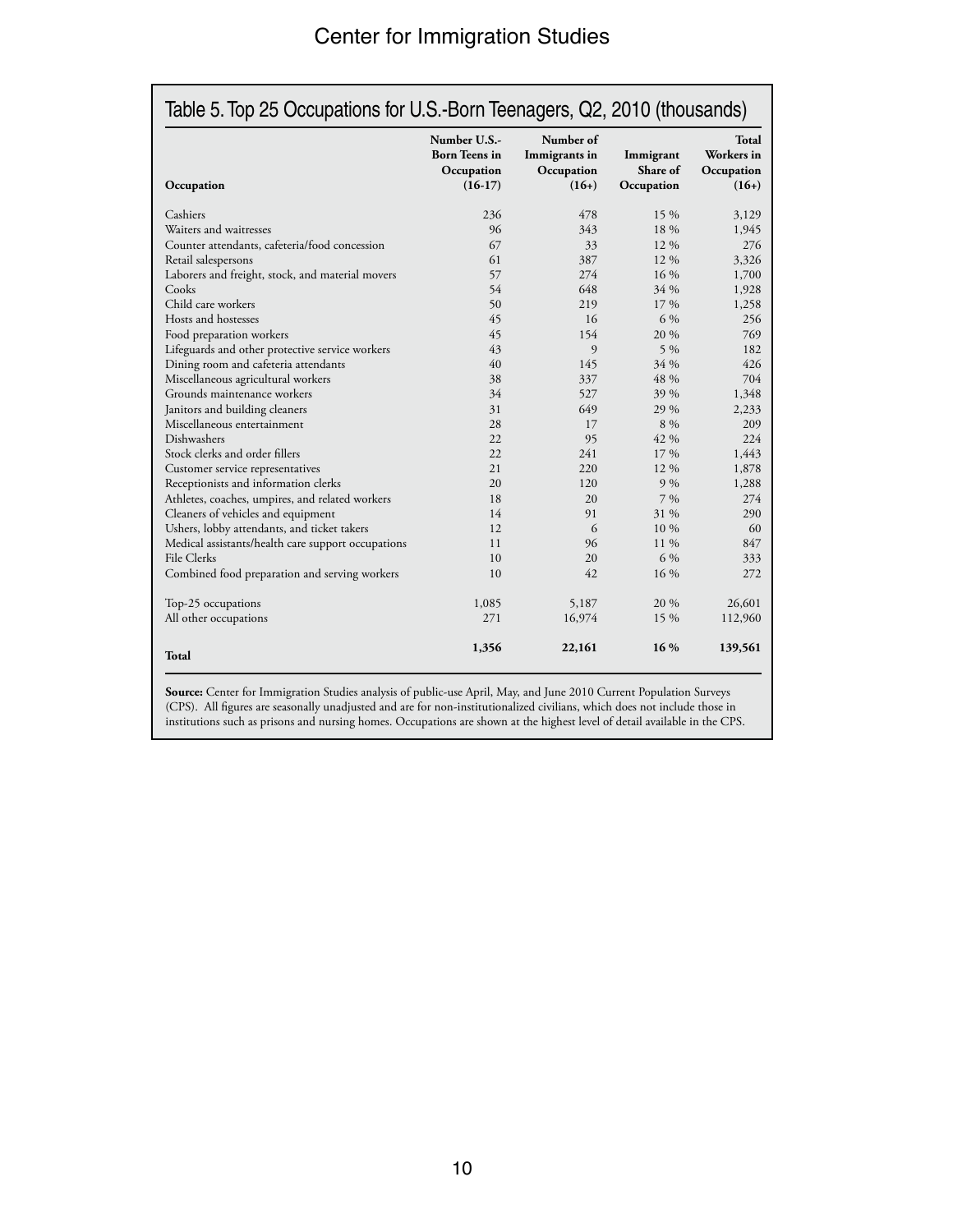#### Table 6. Top 25 Occupations for Workers with Less than a High School Education, Q2, 2010 (thousands)

| Occupation                                          | Number U.S.-<br><b>Born Workers</b><br>with Less than<br>$H.S. (18+)$ | Number of<br>Immigrants in<br>Occupation<br>$(16+)$ | Immigrant<br>Share of<br>Occupation | Total<br>Workers in<br>Occupation<br>$(16+)$ |
|-----------------------------------------------------|-----------------------------------------------------------------------|-----------------------------------------------------|-------------------------------------|----------------------------------------------|
| Cashiers                                            | 375                                                                   | 478                                                 | 15 %                                | 3,129                                        |
| Janitors and building cleaners                      | 295                                                                   | 649                                                 | 29 %                                | 2,233                                        |
| Driver/sales workers and truck drivers              | 278                                                                   | 496                                                 | 16 %                                | 3,006                                        |
| Cooks                                               | 256                                                                   | 648                                                 | 34 %                                | 1,928                                        |
| Laborers and freight, stock, and material movers    | 209                                                                   | 274                                                 | 16 %                                | 1,700                                        |
| Nursing, psychiatric, and home health aides         | 204                                                                   | 479                                                 | 25 %                                | 1,944                                        |
| Retail salespersons                                 | 177                                                                   | 387                                                 | 12 %                                | 3,326                                        |
| Waiters and waitresses                              | 168                                                                   | 343                                                 | 18 %                                | 1,945                                        |
| <b>Construction laborers</b>                        | 152                                                                   | 554                                                 | 41 %                                | 1,368                                        |
| Maids and housekeeping cleaners                     | 147                                                                   | 707                                                 | 50 %                                | 1,427                                        |
| Grounds maintenance workers                         | 143                                                                   | 527                                                 | 39 %                                | 1,348                                        |
| Stock clerks and order fillers                      | 137                                                                   | 241                                                 | 17 %                                | 1,443                                        |
| Carpenters                                          | 128                                                                   | 323                                                 | 26 %                                | 1,234                                        |
| First-line supervisors/managers of retail sales     | 113                                                                   | 402                                                 | 13 %                                | 3,099                                        |
| Food preparation workers                            | 104                                                                   | 154                                                 | 20 %                                | 769                                          |
| Personal and home care aides                        | 92                                                                    | 273                                                 | 30 %                                | 922                                          |
| Production workers, all other                       | 91                                                                    | 232                                                 | 25 %                                | 926                                          |
| Farmers and ranchers                                | 83                                                                    | 14                                                  | $2\%$                               | 742                                          |
| Miscellaneous agricultural workers                  | 81                                                                    | 337                                                 | 48 %                                | 704                                          |
| Automotive service technicians and mechanics        | 80                                                                    | 192                                                 | 23 %                                | 848                                          |
| Child care workers                                  | 77                                                                    | 219                                                 | 17 %                                | 1,258                                        |
| Customer service representatives                    | 76                                                                    | 220                                                 | 12 %                                | 1,878                                        |
| Miscellaneous assemblers and fabricators            | 75                                                                    | 180                                                 | 23 %                                | 788                                          |
| First-line supervisors/manager construction         | 65                                                                    | 85                                                  | 12 %                                | 699                                          |
| Operating engineers & construction equip. operators | 60                                                                    | 34                                                  | 9%                                  | 387                                          |
| Top-25 occupations                                  | 3,665                                                                 | 8,448                                               | 22 %                                | 39,053                                       |
| All other occupations                               | 3,087                                                                 | 13,712                                              | 14 %                                | 100,507                                      |
| <b>Total</b>                                        | 6,751                                                                 | 22,161                                              | 16 %                                | 139,561                                      |

**Source:** Center for Immigration Studies analysis of public-use April, May, and June 2010 Current Population Surveys (CPS). All figures are seasonally unadjusted and are for non-institutionalized civilians, which does not include those in institutions such as prisons and nursing homes. Occupations are shown at the highest level of detail available in the CPS.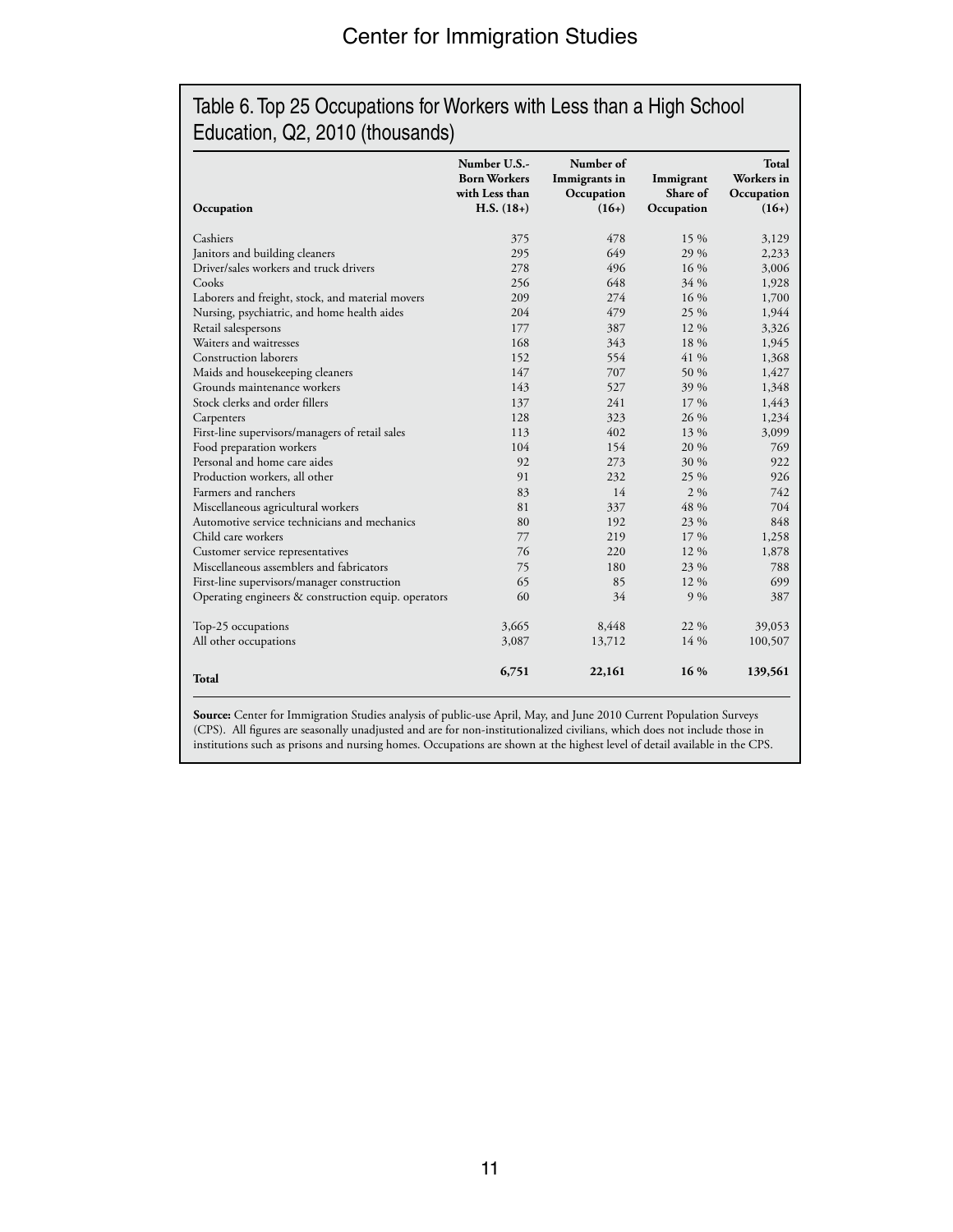#### Table 7. Top 25 Occupations for Young U.S.-Born Workers with a High School Education, Q2 2010 (thousands)

| Occupation                                              | Number U.S.-<br><b>Born Workers</b><br>with H.S.<br>$(18-29)$ | Number of<br>Immigrants in<br>Occupation<br>$(16+)$ | Immigrant<br>Share of<br>Occupation | Total<br>Workers in<br>Occupation<br>$(16+)$ |
|---------------------------------------------------------|---------------------------------------------------------------|-----------------------------------------------------|-------------------------------------|----------------------------------------------|
| Cashiers                                                | 511                                                           | 478                                                 | 15 %                                | 3,129                                        |
| Retail salespersons                                     | 313                                                           | 387                                                 | 12 %                                | 3,326                                        |
| Waiters and waitresses                                  | 273                                                           | 343                                                 | 18 %                                | 1,945                                        |
| Laborers and freight, stock, and material movers        | 262                                                           | 274                                                 | 16 %                                | 1,700                                        |
| Stock clerks and order fillers                          | 233                                                           | 241                                                 | 17 %                                | 1,443                                        |
| Cooks                                                   | 227                                                           | 648                                                 | 34 %                                | 1,928                                        |
| First-line supervisors/managers of retail sales workers | 196                                                           | 402                                                 | 13 %                                | 3,099                                        |
| Driver/sales workers and truck drivers                  | 193                                                           | 496                                                 | 16 %                                | 3,006                                        |
| Nursing, psychiatric, and home health aides             | 182                                                           | 479                                                 | 25 %                                | 1,944                                        |
| Customer service representatives                        | 170                                                           | 220                                                 | 12 %                                | 1,878                                        |
| Janitors and building cleaners                          | 153                                                           | 649                                                 | 29 %                                | 2,233                                        |
| Receptionists and information clerks                    | 130                                                           | 120                                                 | $9\%$                               | 1,288                                        |
| Food preparation workers                                | 126                                                           | 154                                                 | 20 %                                | 769                                          |
| Construction laborers                                   | 124                                                           | 554                                                 | 41 %                                | 1,368                                        |
| Child care workers                                      | 113                                                           | 219                                                 | 17 %                                | 1,258                                        |
| Grounds maintenance workers                             | 113                                                           | 527                                                 | 39 %                                | 1,348                                        |
| Automotive service technicians and mechanics            | 99                                                            | 192                                                 | 23 %                                | 848                                          |
| Carpenters                                              | 93                                                            | 323                                                 | 26 %                                | 1,234                                        |
| Secretaries and administrative assistants               | 90                                                            | 224                                                 | $7\%$                               | 3,187                                        |
| Security guards and gaming surveillance officers        | 89                                                            | 157                                                 | 16 %                                | 994                                          |
| Production workers, all other                           | 77                                                            | 232                                                 | 25 %                                | 926                                          |
| Shipping, receiving, and traffic clerks                 | 75                                                            | 99                                                  | 16 %                                | 608                                          |
| Med. asst. and other health care support occupations    | 72                                                            | 96                                                  | 11 %                                | 847                                          |
| Hairdressers, hairstylists, and cosmetologists          | 72                                                            | 101                                                 | 13 %                                | 751                                          |
| Maids and housekeeping cleaners                         | 63                                                            | 707                                                 | 50 %                                | 1,427                                        |
| Top-25 occupations                                      | 4,048                                                         | 8,322                                               | 20 %                                | 42,487                                       |
| All other occupations                                   | 3,622                                                         | 13,839                                              | 14 %                                | 97,074                                       |
| Total                                                   | 7,670                                                         | 22,161                                              | 16 %                                | 139,561                                      |

**Source:** Center for Immigration Studies analysis of public-use April, May, and June 2010 Current Population Surveys (CPS). All figures are seasonally unadjusted and are for non-institutionalized civilians, which does not include those in institutions such as prisons and nursing homes. Occupations are shown at the highest level of detail available in the CPS.